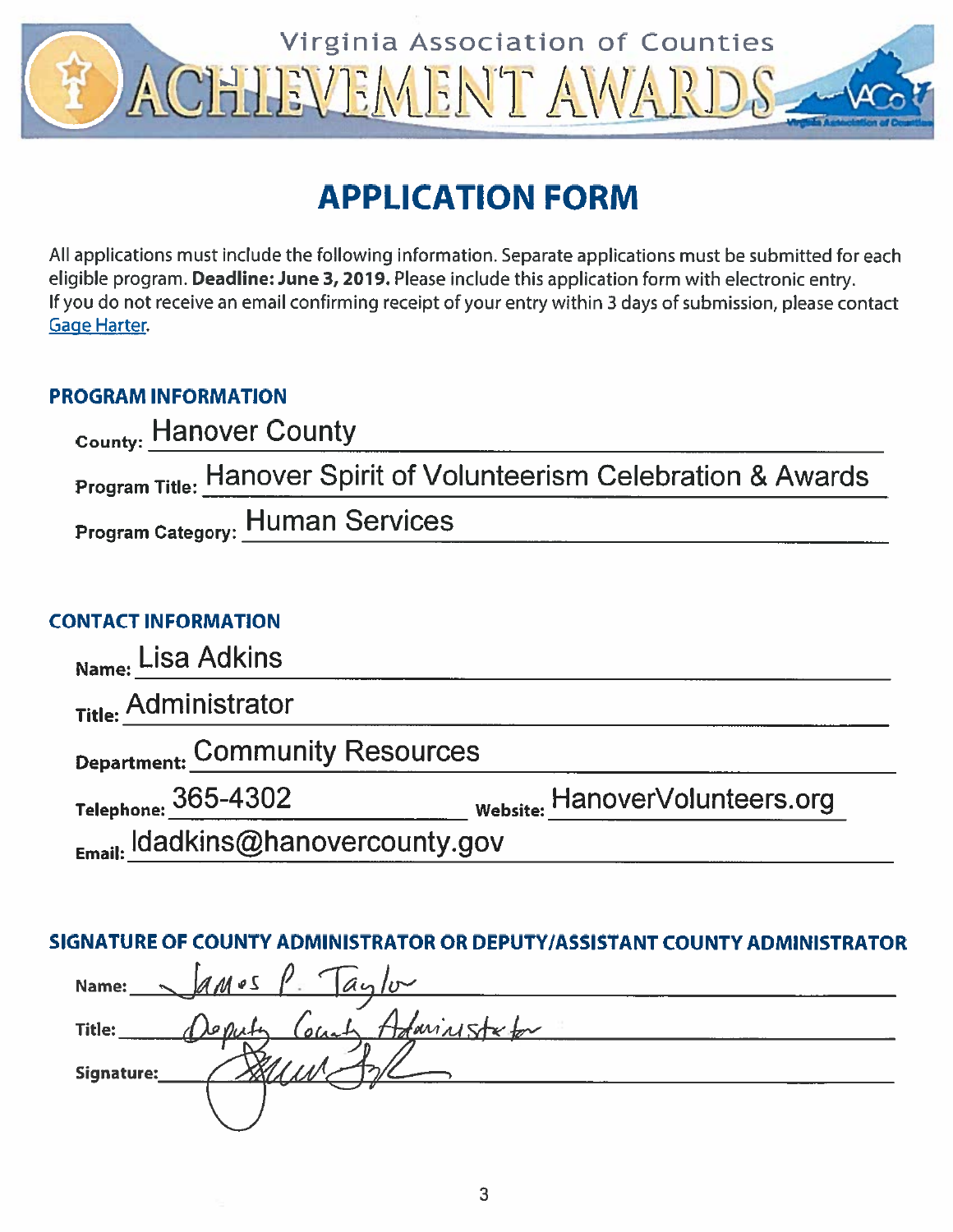

Hanover's Spirit of Volunteerism Countywide Celebration & Awards Program.

**Virginia Association of Counties Achievement Award Application**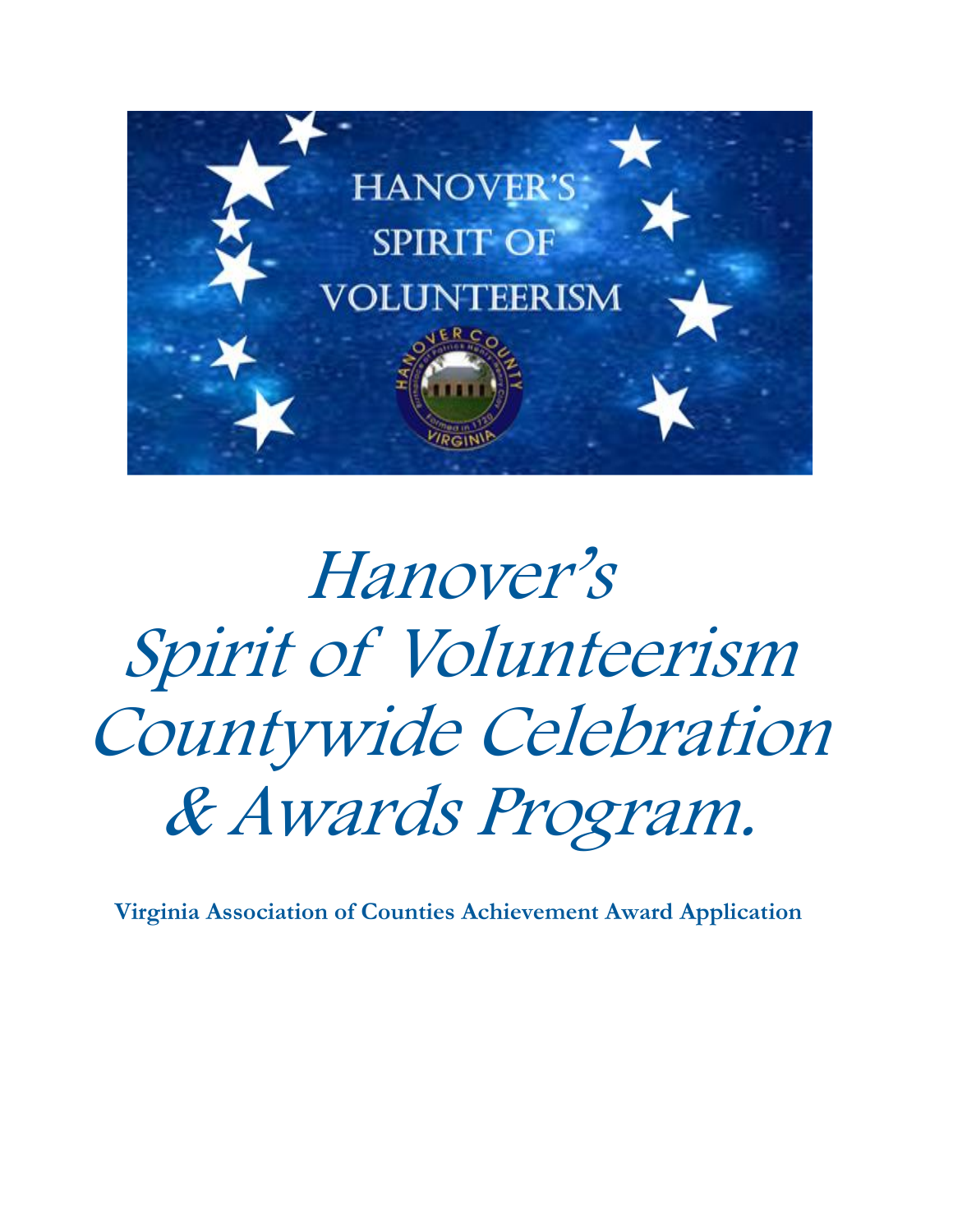## Executive Summary

Hanover's tagline is *"People, Tradition and Spirit".* These values are synonymous with the elements and intent of Hanover's Spirit of Volunteerism Celebration and Awards program. Hanover's volunteer services program was created nearly 40 years ago and is housed in the Community Resources Department. Since the program's inception the county has not only actively engaged volunteers in meeting local needs through programs within local government, it has also been committed to partnering with the faith community, health care facilities and local nonprofits to strengthen human services through the promotion of community based volunteer recruitment and effective volunteer management practices. Countywide appreciation and celebration of this spirit of volunteerism has been a cornerstone of this community collaboration. For the past 10 years the format for this recognition celebration has evolved to become an evening event open to the public with live music, local entertainment, guest host and awards honoring eight categories of volunteerism. The event also includes an annual "reveal" of the collective impact of the dollar value contributed to the county through the total of volunteer service hours reported over the past year. These reports come from both community based and county operated volunteer programs. The Spirit of Volunteerism Celebration is designed to be an opportunity for the County Board of Supervisors and County Administration to publicly thank all of Hanover's volunteers and to highlight the often "unseen" citizen-led human service programs that are making a difference in the lives of Hanover residents on a daily basis. In recent years between 36-50 nominees are recognized annually during the awards segment. Expenses for the celebration have averaged \$4,000. Celebration attendance ranges from 350 to 400 people. Recent annual dollar values of volunteer service to the community range from \$8 - \$11.5 million. The Community Resources Department nominates all of Hanover's award recipients for further recognition at the state level through the Governor's Volunteerism and Community Service Awards, thus spotlighting Hanover's power of citizen engagement and supporting the Commonwealth's goal to acknowledge citizen volunteerism.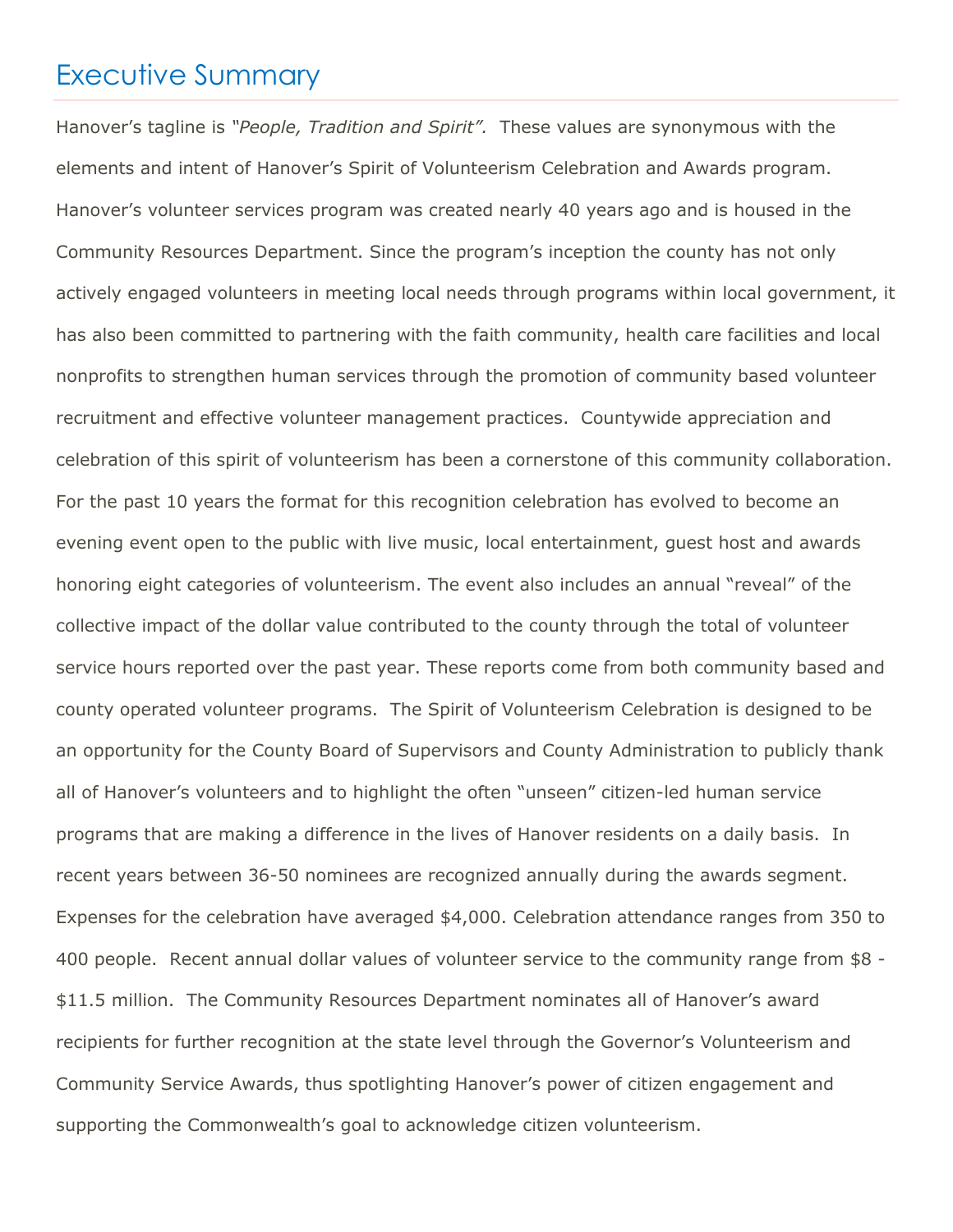# Program Elements

On one evening, in one place, the county's collective spirit of service and compassion is celebrated by representatives of local government, elected officials, faith partners, businesses, nonprofits, schools, and citizens of all ages. Elements of Hanover's Spirit of Volunteerism Celebration include:

- 1. A large "Thank You Ad" and event invitation from the County Board in the local newspaper during National Volunteer Week.
- 2. A public awards nomination process that has evolved to include eight (8) categories (each with a financial sponsor that directly contributes \$250 to the program served by the honoree).
- 3. Categories honoring all types of volunteer engagement (see Innovative Details section)
- 4. Music conducted by the high school string orchestra, the local nonprofit concert band and the high school jazz band.
- 5. Performances by the winners of a local nonprofit's talent event or Hanover's Miss Abilities pageant.
- 6. A celebrity guest host-usually a local TV personality.
- 7. A reception catered by the county's Trade School Culinary Arts students.
- 8. A souvenir program booklet including profiles of each nominee's volunteer service.
- 9. Creative reception centerpieces made and contributed by volunteer programs across the county to depict their work and used as door prizes.
- 10. A unique group of special guests selected each year to provide a fun "reveal" of the value of volunteer service hours contributed to the community.
- 11. PowerPoint of all nominees to provide further individualized recognition.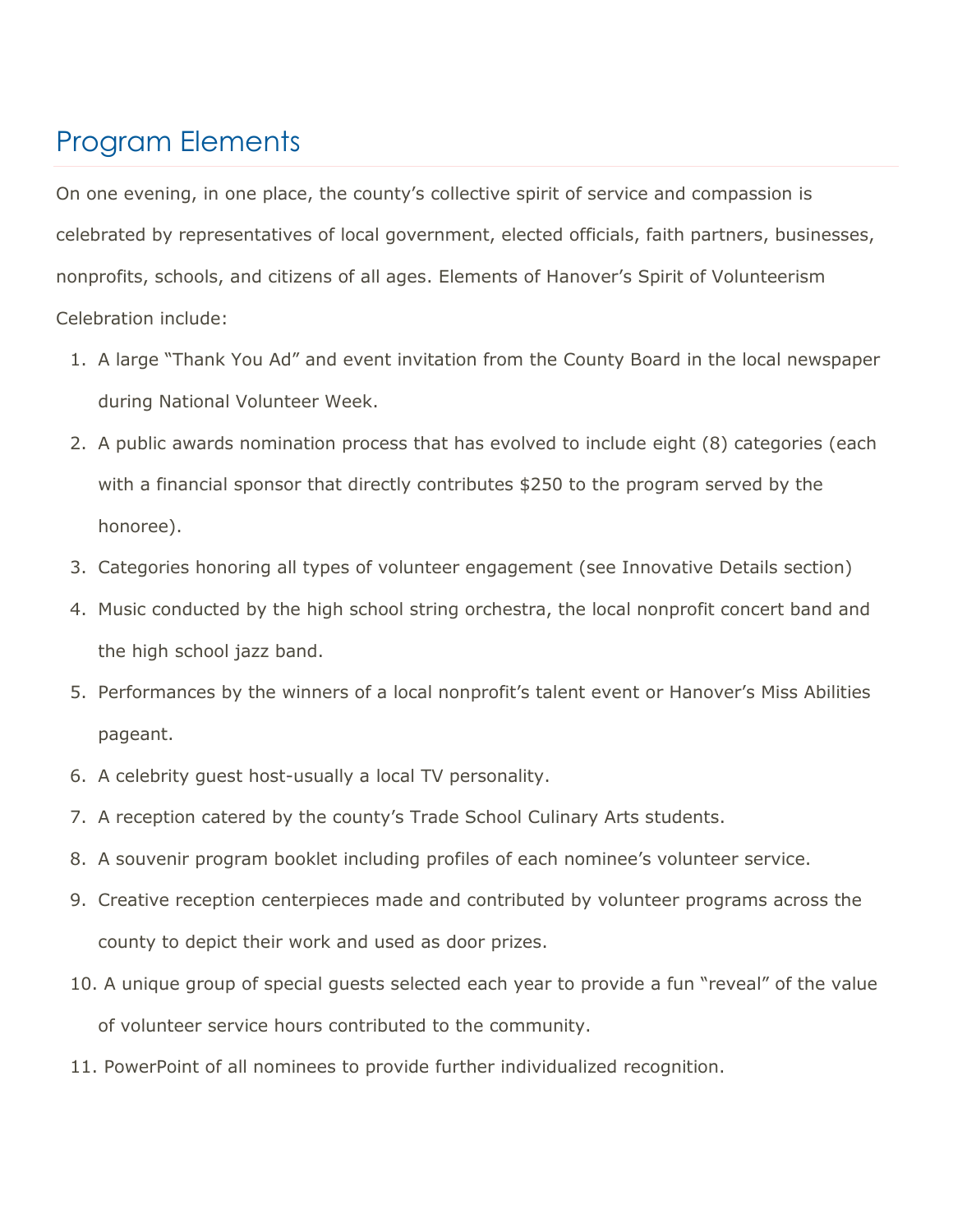12. A certificate of recognition for each nominee signed by the Board of Supervisors and a marble paperweight with the county seal and engraved with "Spirit of Volunteerism Nominee" and the year.





- 13. A framed certificate for each group nominee in order to post at the volunteer service site.
- 14. A plaque for each Award recipient and a donation made in the honoree's name to the program for which they have served.
- 15. Nomination of all Hanover Award Recipients to the Governor's Volunteerism and Community Service Awards.

# Innovative Details

Hanover's Community Resources Department coordinates Hanover's Annual Spirit of Volunteerism Celebration and Awards program. Onsite event support involves approximately thirty volunteers, who contribute 100+ hours equaling \$3,210 worth of service. The volunteer staff is comprised of various department staff members, the Hanover Youth Service Council members and their families. The planning process begins each January with the release of the nomination forms and guidelines. Any member of the community may nominate deserving volunteers serving Hanover within one of eight (8) categories: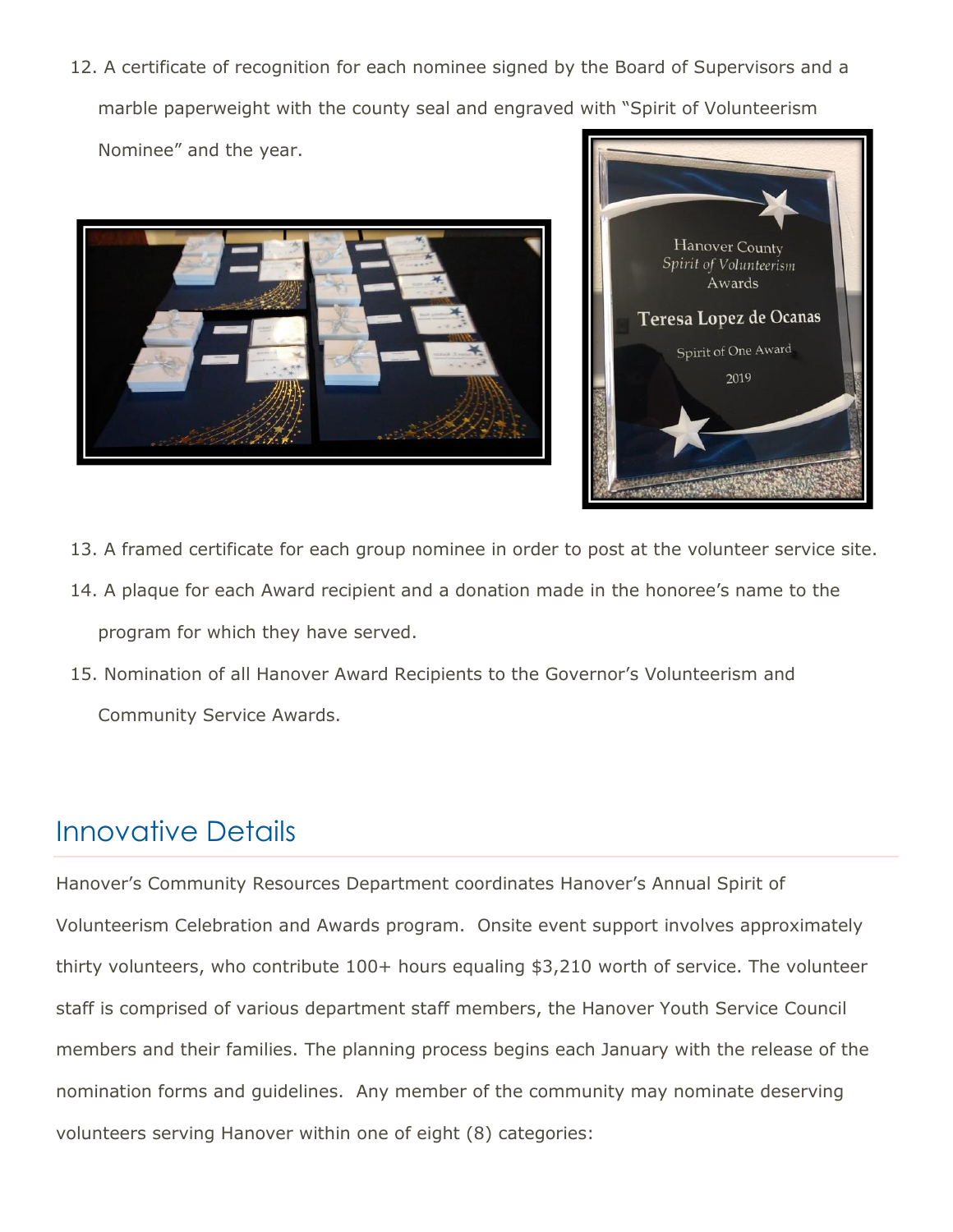**Spirit of One:** This award is designed to honor the services and commitment of an individual adult volunteer 19 years of age or older. Two honorees are named in this category, one of which honors service in a school setting.

**Spirit of Youth:** This award is presented to an exceptional youth volunteer who is 18 years of age or younger or still attending high school.

**Spirit of Youth -Team:** This award is presented to an exceptional group of youth/club whose members are 18 years or younger or still attending high school. **New in 2019.**

**Spirit of Dedication:** This award honors the volunteer service of an individual 60 years of age or older.

**Spirit of Family:** This award is designed to honor the volunteer activities of two or more family members working together for a common purpose.

**Spirit of Team:** This award recognizes a group or team of two or more adult volunteers working toward a common purpose.

**Spirit of Inspiration:** This award honors an individual who has volunteered 20 years or more for a specific organization.

**Commitment to Community** – this award honors a Hanover County business (for profit) that exemplifies strong community values and a sustained commitment to supporting the community.

Community collaboration includes engaging partners in sponsoring these award categories. Award sponsors commit to a one-year sponsorship with opportunity to "renew". All of the sponsors have continued for ten (10) years or more. Sponsors are not only local businesses, but also include a local continuum of care facility; a credit union; a church; a local electric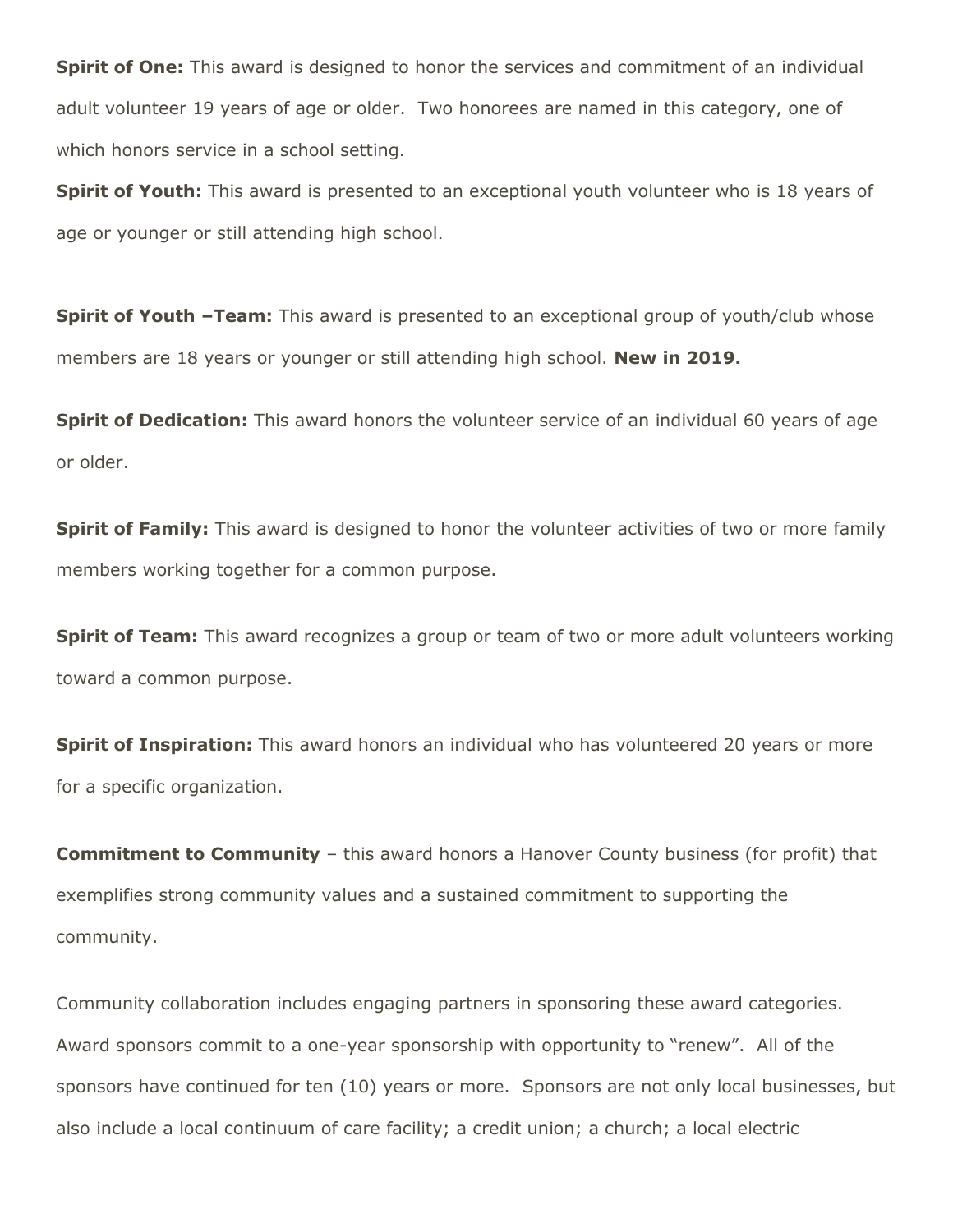cooperative and the local chamber of commerce. The goal of the sponsorship is to honor the work of the volunteer by donating \$250 to the organization for which the award recipient served. The sponsorship is intentionally limited to \$250 so that the financial award does not become the sole purpose of nomination. Sponsors also act as part of the judging team.

The judging team consists of the County Public Information Officer, 4 to 5 youth (middle and high school students) from the Community Resources Department's Youth Service Council; a School Board representative; a past award honoree and a representative from the regional volunteer center (HandsOn Greater Richmond). During national volunteer week in April the County's Volunteer "Thank You" and public invitation to the celebration runs in the local paper. The event is also promoted on social media and in press releases.

Enjoy an Informal Evening with... Hanover Concert Band, Hanover High Strings & Jazz Ensemble. entertainment and light reception



**Guest Host: Andrew Freiden** NBC Channel 12 Meteorologist



invites YOU to Hanover's

**Spirit of Volunteerism Celebration & Awards** May 14, 2019 (Doors open at 6:30 p.m. Program begins at 7 p.m.) **Hanover High School** 10307 Chamberlayne Road Mechanicsville, Virginia 23116

FREE Admission/RSVP to Hanover Community Resources HanoverVolunteers.org or (804) 365-4300

Award Sponsors: Ashland Wal-Mart, Copy Cat Printing, Inc., Covenant Woods, Grace Community Presbyterian Church, Virginia Credit Union, Rappahannock Electric Cooperative and Hanover Chamber of Commerce.

Andrew Freiden, pictured in this year's "Thank You" ad, has been our most popular "celebrity" guest host. Many attendees and award recipients were able to take photos with him during the reception at our photo booth.

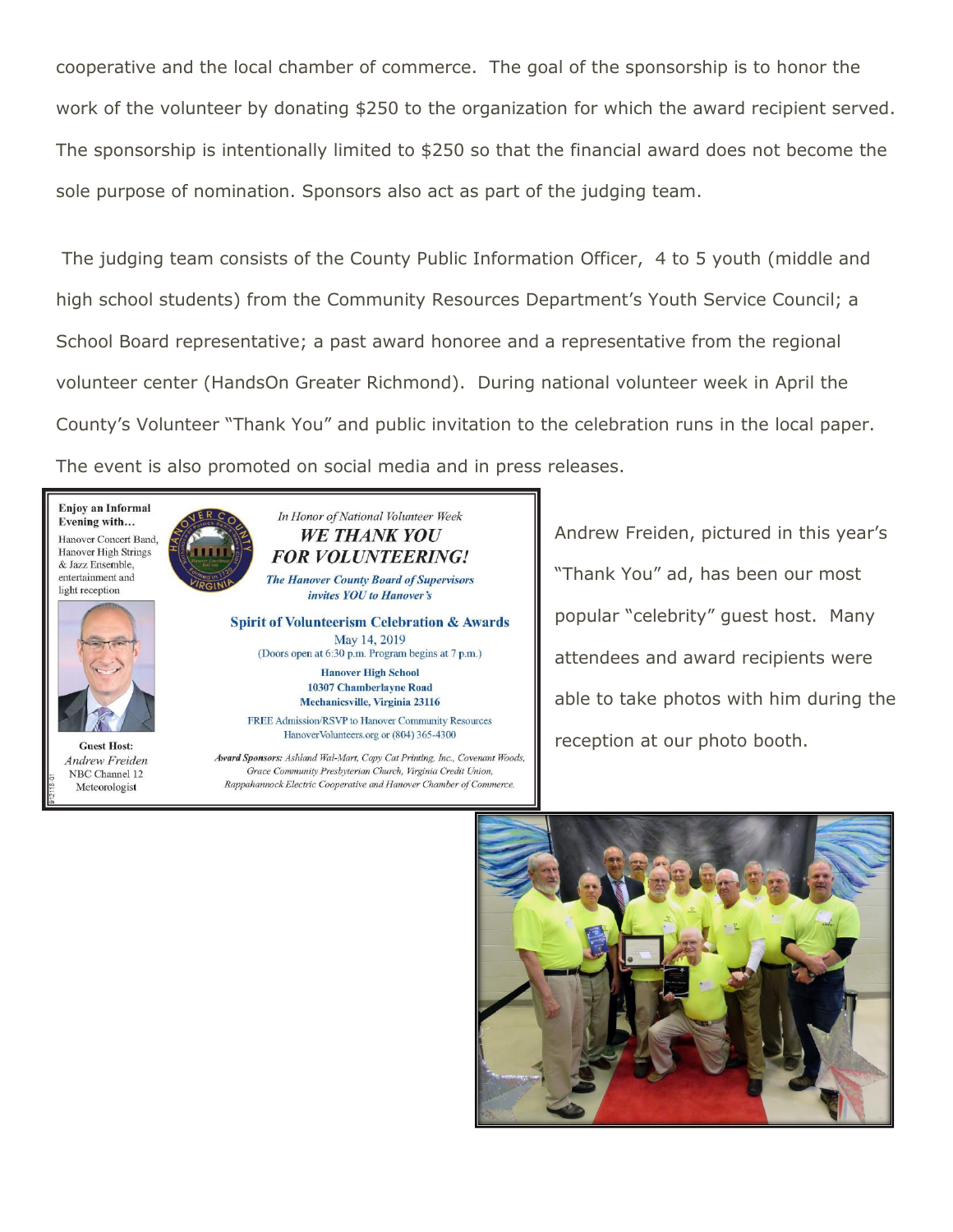The event is held at the newest of Hanover's high schools. Attendees entering the lobby are greeted with music from the high school orchestra. As attendees gather in the auditorium,

members of the volunteer community concert band perform until the program starts. The board of supervisors provide the welcome address and conduct the award presentations. This year's entertainment included Hanover's very own Patrick Henry announcing plans for Hanover's 300th Birthday in 2020.



Past "reveals" have included pizza box deliveries to Board members; volunteer service dogs; and a tandem bicycle- in honor of the 2015 Tour de Richmond, which ran through the county. In recent years, the contributed service hours have valued between \$8 million and \$11.5 million. This year's reveal was conducted by the River City Stars, an inclusive cheerleading group which originated in Hanover County. The total of volunteer service contributions were valued at slightly over 8 million dollars, representing over 300,000 hours of service reported across our county.



After the program, a light reception is served in the commons area. The refreshments are catered by The Culinary Arts Students from Hanover's Trade School. The high school Jazz band performs during the reception each year.

Centerpieces created and donated by various volunteer programs across the county augment the reception décor. These centerpieces are designed to help demonstrate the work of the volunteer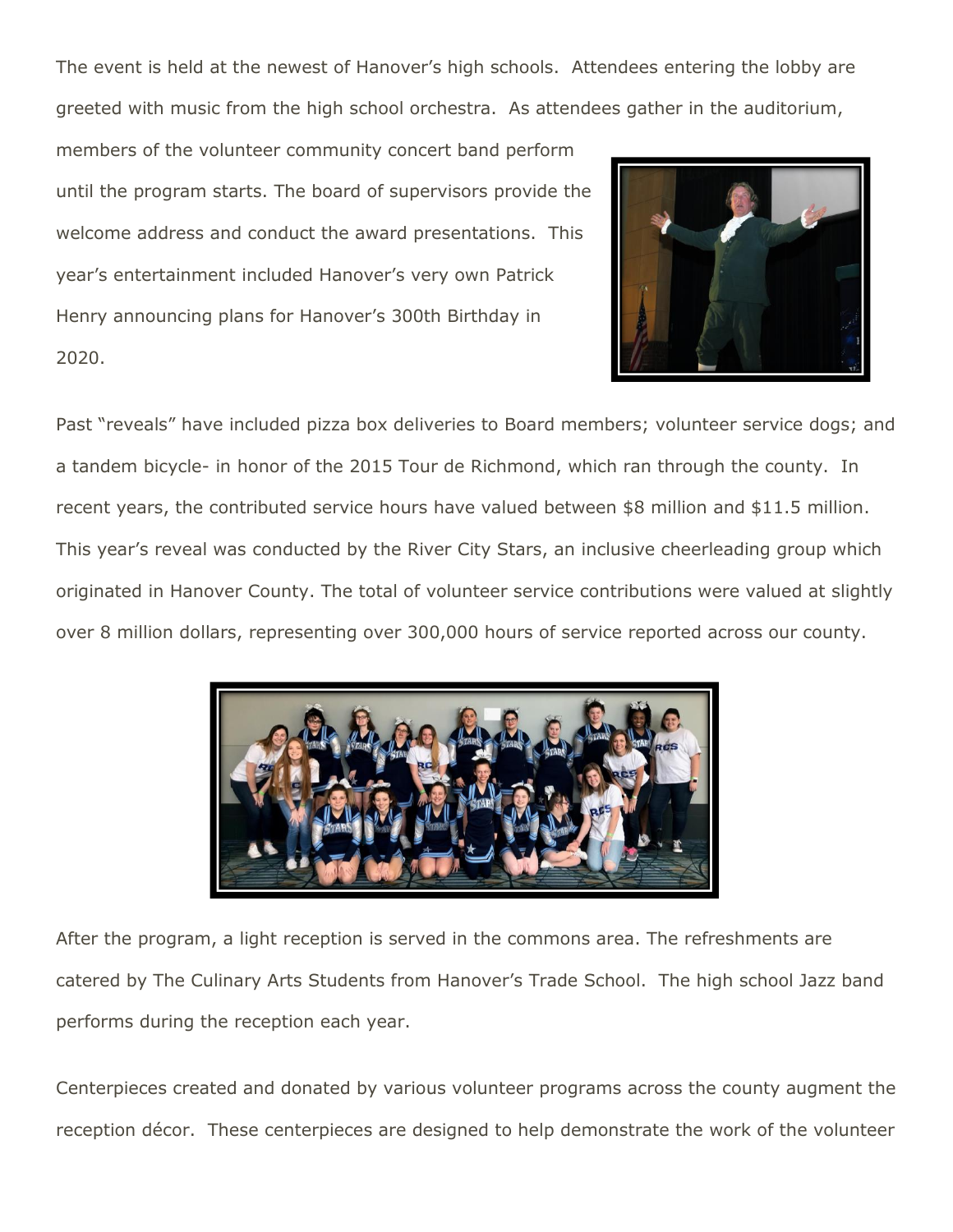program and collectively provide a visual depiction of Hanover's array of volunteer engagement. A volunteer made this centerpiece below representing the Friends of the Library.



# Program Success/Replication

By leveraging the talents and resources within one's own community, the elements of this community celebration are easily replicated and cost effective, but it will never be "duplicated", because it is the community's own spirit that makes the event unique.

As a result of engaging various sectors of the community in elements the program, the event becomes a public /private partnership and a celebration that is by and for everyone.

Although the event is designed to convey honor and respect for the community's volunteer contributions, it is conducted in a light hearted, engaging atmosphere. That welcoming culture has been an equal part of the event's success. Volunteers return to enjoy the program and organizations consistently nominate and offer assistance. It has become more than an event for award presentations.

An indirect impact or outcome of the celebration is that it provides a platform of awareness for existing volunteer programs and services and thus helps to leverage future financial support and volunteer recruitment to enhance service goals.